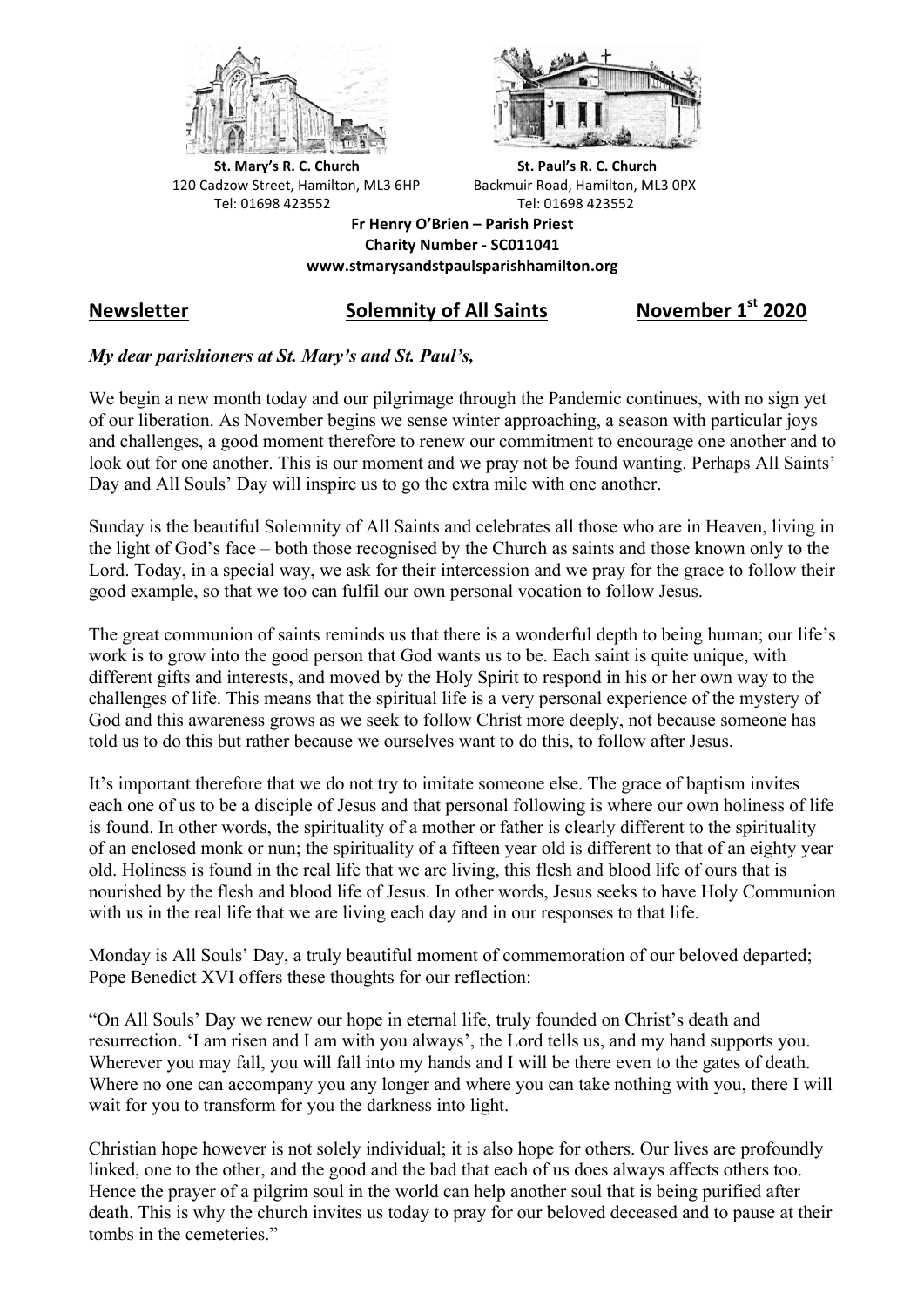*May these beautiful feasts, All Saints and All Souls, give us strength and hope! Father O'Brien*

\*\*\*\*\*\*\*\*\*\*\*\*\*\*\*\*\*\*\*\*\*\*\*\*\*\*\*\*\*\*\*\*\*\*\*\*\*\*\*\*

**November Lists:** you are welcome to write down the names of your deceased relatives and friends and bring them in an envelope to be placed before the altar during this special month of remembrance for our faithful departed.

**This weekend begins our parish celebration of First Holy Communion** and this will continue over three weekends because of the restricted numbers in the church at the moment. I look forward very much to welcoming our young parishioners and their families for this special occasion. Please remember our First Communicants and their families in your prayers,

#### **First Holy Communion Cards and Gifts are available in the stall at St. Mary's Church and in the stall at St. Paul's Church.**

#### **Christmas Cards will be available at St. Mary's from early November**

**\*\*\*\*\*\*\*\*\*\*\*\*\*\*\*\*\*\*\*\*\*\*\*\*\*\*\*\*\*\*\*\*\*\*\*\*\***

**Booking for Weekday Masses** needs to be done on a weekly basis to allow for Requiems; booking for the coming week will be possible on Saturday evenings around 8pm. Thank you for your understanding and co-operation.

\*\*\*\*\*\*\*\*\*\*\*\*\*\*\*\*\*\*\*\*\*\*\*\*\*\*\*\*\*\*\*\*\*\*\*\*

# **St. Mary's has seating for thirty-six people (the balcony is not to be used) St. Paul's has seating for thirty people.**

*Please think about choosing St. Paul's for your visit as it may well be quieter there, especially on Sunday morning.*

**The Diocese has recommended that we have a booking system for places at the liturgy**; this is for safety reasons and also to ensure that people are not disappointed if they arrive at church and discover they cannot enter. For each service the parish **must** retain details of all those attending to ensure that contact tracing can be carried out if necessary.

**Please consult the parish website, stmarysandstpaulshamilton.org,** to book a place through **Eventbrite** or by phoning the church house. Details of our services will be given on the parish website, but please be aware that timings for Mass on the Sunday are different to our normal programme:

## **Sunday services at St. Mary's: Saturday Vigil at 5.30pm and Sunday Morning at 10.30am Sunday Services at St. Paul's: Saturday Vigil at 4pm and Sunday Morning at 9.15am.**

**The weekday Masses this week will be at St. Mary's:**

**Monday at 10.am; Holy Souls' Day Tuesday at 10am Wednesday at 10am**

*Please book through Eventbrite as this makes things easier for the stewards meeting you at the church door.*

*Please note that Government guidelines state that only 20 people are permitted to attend Requiems. This means that funerals should be looked upon as private family gatherings; thank you for your understanding and co-operation in this matter.*

**The guidelines from the Government advise** that on entering the building you will be asked to wear a face-covering (this can be a scarf rather than a face-mask) and use the sanitizing gel for your